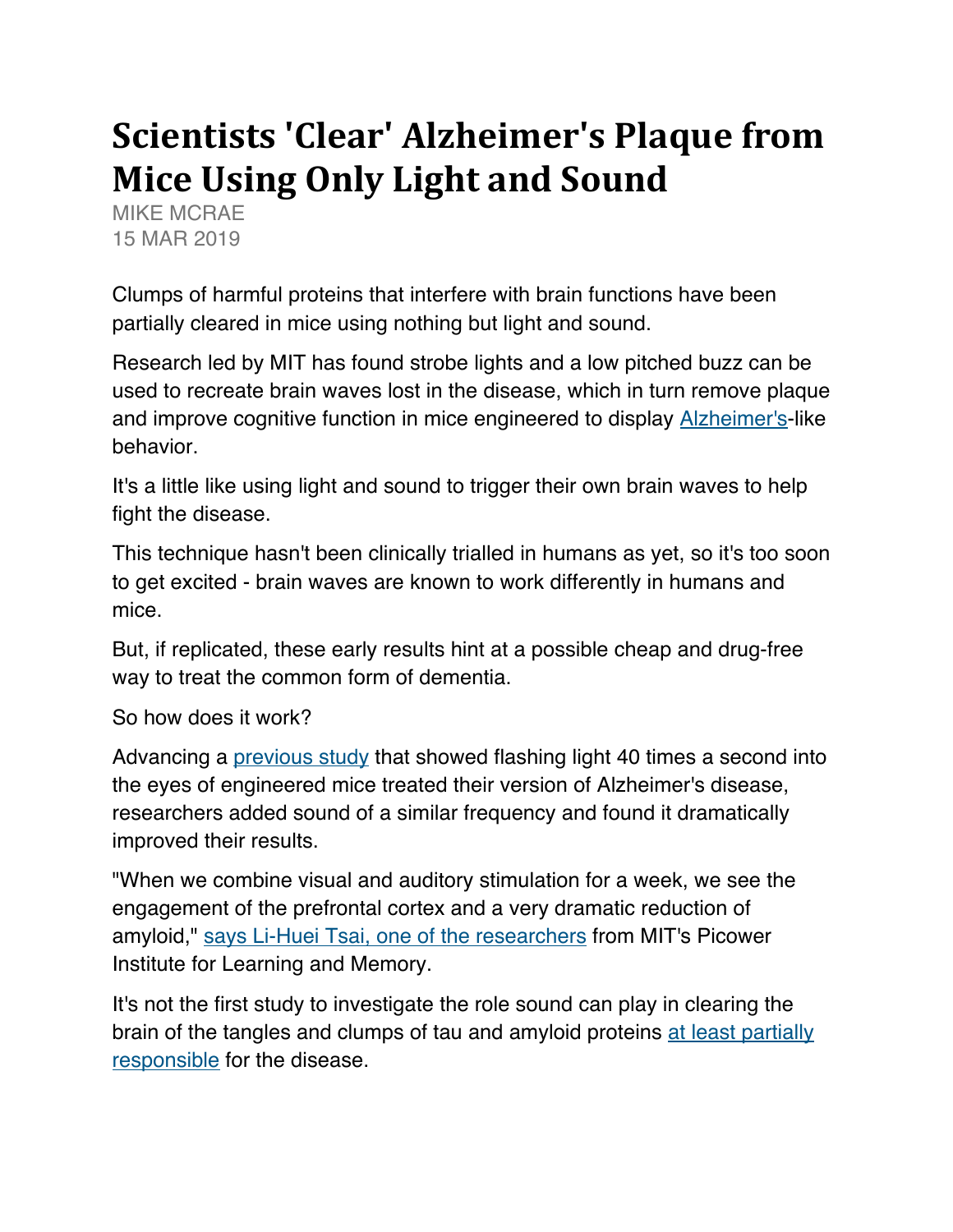Previous studies showed bursts of ultrasound make blood vessels leaky enough to allow powerful treatments to slip into the brain, while also encouraging the nervous system's waste-removal experts, microglia, to pick up the pace.

Several years ago, Tsai discovered light flickering at a frequency of about 40 flashes a second had similar benefits in mice engineered to build up amyloid in their brain's nerve cells.

"The result was so mind-boggling and so robust, it took a while for the idea to sink in, but we knew we needed to work out a way of trying out the same thing in humans," Tsai told Helen Thomson at Nature at the time.

The only problem was this effect was confined to visual parts of the brain, missing key areas that contribute to the formation and retrieval of memory.

While the method's practical applications looked a little limited, the results pointed to a way oscillations could help the brain recover from the grip of Alzheimer's disease.

As our brain's neurons transmit signals they also generate electromagnetic waves that help keep remote regions in sync - so-called 'brain waves'.

One such set of oscillations are defined as gamma-frequencies, rippling across the brain at around 30 to 90 waves per second. These brain waves are most active when we're paying close attention, searching our memories in order to make sense of what's going on.

Tsai's previous study had suggested these gamma waves are impeded in individuals with Alzheimer's, and might play a pivotal role in the pathology itself.

Light was just one way to trick the parts of the brain into humming in the key of gamma. Sounds can also manage this in other areas.

Instead of the high pitched scream of ultrasound, Tsui used a much lower droning noise of just 40 Hertz, a sound only just high enough for humans to hear.

Exposing their mouse subjects to just one hour of this monotonous buzz every day for a week led to a significant drop in the amount of amyloid build up in